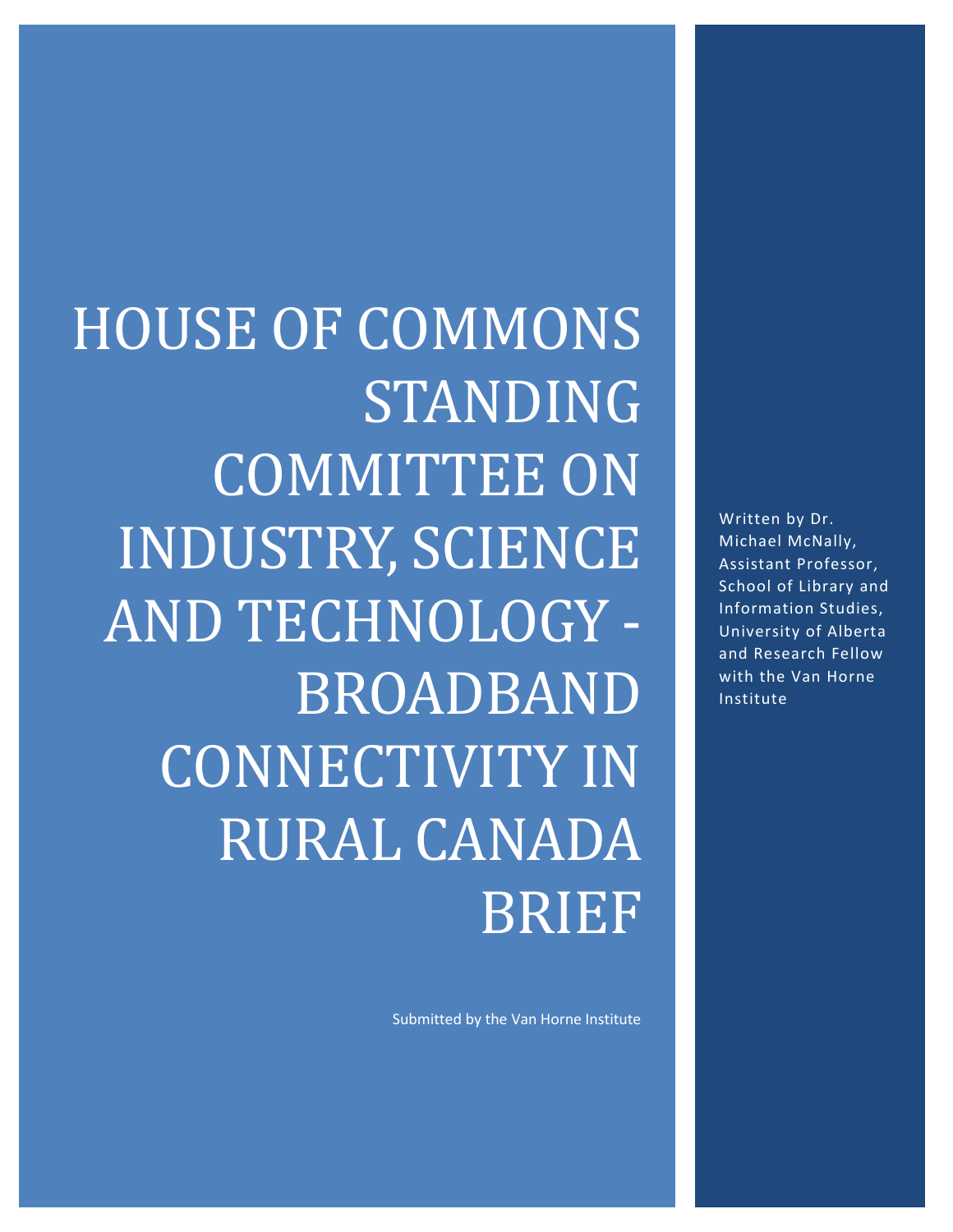# Introduction and Executive Summary

As then Canadian Radio-television and Telecommunications Commission (CRTC) Chair, Jean-Pierre Blais, noted during the 2016 hearing on broadband as a basic telecommunication service, "Today, in Canada, broadband is vital."<sup>1</sup> Broadband connectivity will be as essential in the  $21<sup>st</sup>$  century as electricity in 20<sup>th</sup> century. The following brief addresses the House of Commons Standing Committee on Industry, Science and Technology's "Broadband Connectivity in Rural Canada Study."

The brief is divided into three sections dealing with each of the Committee's key questions: a) what constitutes acceptable high-speed service, b) the financial challenges of implementing high-speed services, and c) the regulatory changes to encourage the implementation of high-speed service. It concludes with a short section about the Van Horne Institute and the brief's author, Dr. Michael McNally.

In regards to what constitutes acceptable high-speed service, it is recommended that fibre optic networks be the preferred choice of infrastructure to ensure quality service. In terms of cost, expanding fibre coverage to rural and remote Canada, will be costly, but these costs can be mitigated to a degree by empowering local communities to develop local solutions and through certain policy and regulatory decisions.

There exist several regulatory barriers to ensuring high quality services in rural and remote Canada; however, suggested policy and regulatory actions include:

- Developing a national broadband strategy; abandoning the 2006 Policy Direction from the Federal Cabinet (Governor in Council) to the CRTC;
- Better aligning the policy and regulatory functions for both wired and wireless broadband services between Innovation, Science and Economic Development and the CRTC;
- Developing a strategy for rural mobile-wireless deployment; instituting demand-side (in addition to supply-side) policies to stimulate demand for broadband services; and
- Creating community capacity for both broadband network development and decision making around broadband networks.

<span id="page-1-0"></span><sup>&</sup>lt;sup>1</sup> Jean-Pierre Blais. 2016. "Transcript, Hearing April 18, 2016 [CRTC Telecom Notice of Consultation 2015-134]." Canadian Radio-television and Telecommunications Commission. 18 Apr. 2016. <http://www.crtc.gc.ca/eng/transcripts/2016/tt0418.htm> ln. 7564.

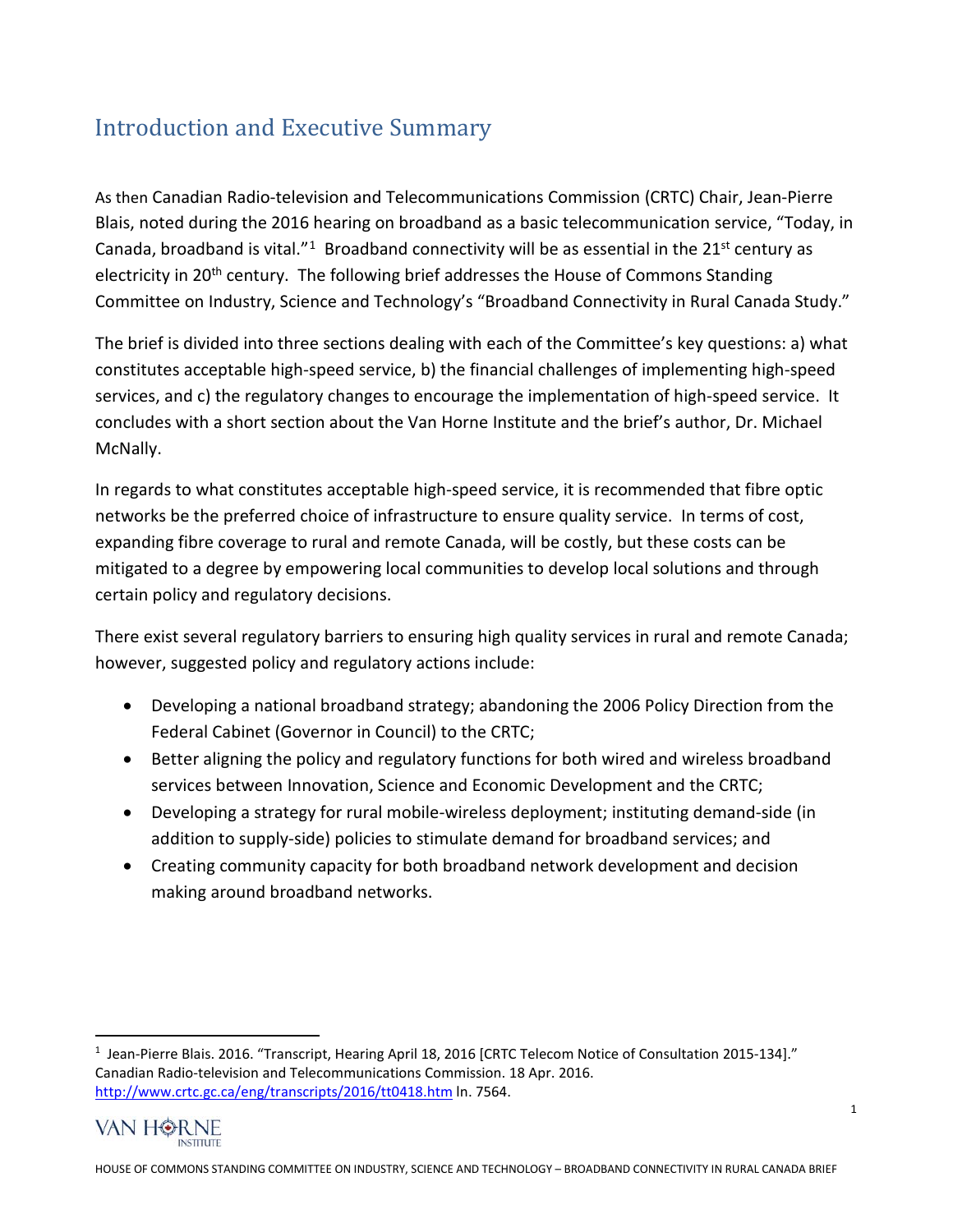#### **I. Acceptable High-Speed Service**

The Canadian Telecommunications Policy Objectives outline what are the three most important elements for acceptable high-speed services – reliable, affordable and high quality – and as indicated by the objectives these should be for both urban and rural Canadians.<sup>[2](#page-2-0)</sup> Within these three broad elements several factors must be considered, specifically around quality, including quality of service (e.g. jitter, packet loss, latency) and connection speed.

In addition to the Canadian Telecommunications Policy Objectives, the CRTC's recent basic service objective (BSO) further qualifies some aspects of these elements. In its decision the Commission stated its new basic services objective as, "Canadians in urban areas as well as in rural and remote areas, have access to voice services and broadband internet access, on both fixed and mobile networks"<sup>[3](#page-2-1)</sup> and "Canadians living in rural and remote areas should have broadband internet access services similar to those available in urban areas."<sup>[4](#page-2-2)</sup> Furthermore the decision prioritises fixed broadband services to meet its objective,<sup>[5](#page-2-3)</sup> and sets a goal of having broadband available to 90% of Canadian premises at download speeds of 50 Mbps and upload speeds of 10 Mbps by the end of 2021, with the remaining 10% of premises to be connected at these speeds within 10 to 15 years.<sup>[6](#page-2-4)</sup> Quality of service standards (jitter, packet loss and latency) will be determined by the CRTC Interconnection Steering Committee (CISC).[7](#page-2-5)

While the CRTC's BSO provides some guidance on acceptable high-speed services, some points are not addressed by the BSO and others require further elaboration including speed and future capacity/scalability, reliability, affordability, speed and most significantly network infrastructure.

#### **a. Network Infrastructure**

A crucial factor in assessing what is "acceptable high-speed service" in rural and remote areas is network infrastructure, as the connection type has significant impact on other factors (e.g. reliability, speed, etc...). There are six primary means through which Canadians can be connected to broadband networks – copper cable, coaxial cable, fibre optic cable, fixed wireless, mobile wireless and satellite (the former three of which are fixed (e.g. wired) broadband connections and the latter

<span id="page-2-0"></span> <sup>2</sup> Telecommunications Act, (S.C. 1993, c. 38) s. 7(b).

<span id="page-2-1"></span><sup>3</sup> Canadian Radio-television and Telecommunications Commission (CRTC). 2016. *Telecom Regulatory Policy CRTC 2016- 496*.<http://www.crtc.gc.ca/eng/archive/2016/2016-496.htm> para. 37.

<span id="page-2-2"></span><sup>&</sup>lt;sup>4</sup> CRTC. 2016. *Telecom Regulatory Policy CRTC 2016-496*. para. 38.<br><sup>5</sup> CRTC. 2016. *Telecom Regulatory Policy CRTC 2016-496*. para. 64.

<span id="page-2-3"></span>

<span id="page-2-5"></span><span id="page-2-4"></span><sup>&</sup>lt;sup>6</sup> CRTC. 2016. Telecom Regulatory Policy CRTC 2016-496. paras. 80 and 114.<br><sup>7</sup> CRTC. 2016. Telecom Regulatory Policy CRTC 2016-496. para. 109-111. Note that CISC has already reported these standards to the CRTC; however, the report does not appear to be publicly available at the time of writing.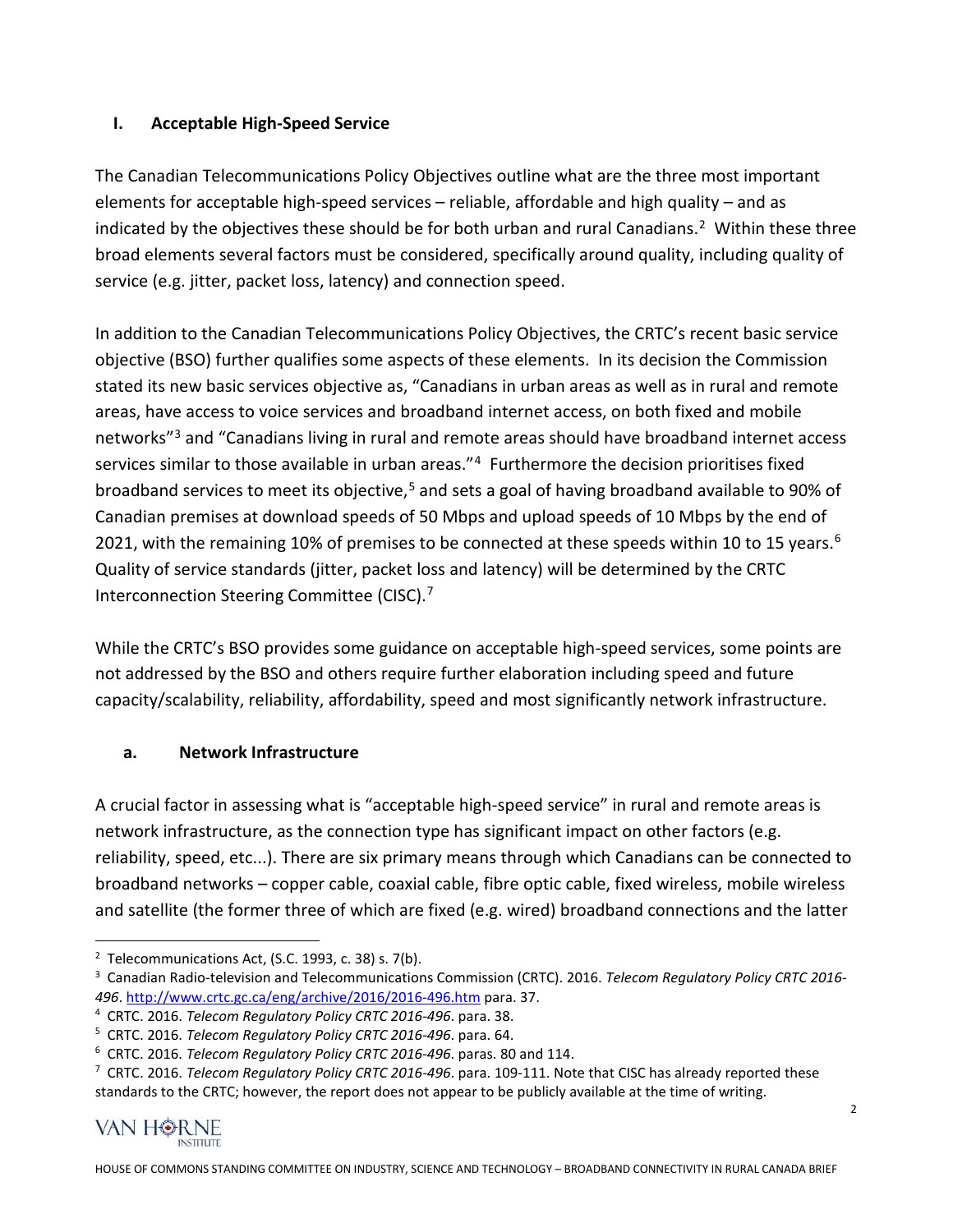three of which are wireless connections).<sup>[8](#page-3-0)</sup> Of the six types of connections fibre optic networks offer superior performance (as discussed below), and align with the CRTC's emphasis on fixed over mobile broadband to meet the BSO. $9$  Fibre optic networks also offer the distinct advantage of symmetrical upload and download speeds, which are particularly advantageous in certain sectors (e.g. health and education) and also ensure that citizens and businesses can be active uploaders of content rather than simply passive consumers.<sup>[10](#page-3-2)</sup> The Organisation for Economic Cooperation and Development (OECD) is clear when it states that, "Eventually, fibre will almost certainly be the dominant carrier technology in fixed networks<sup>"[11](#page-3-3)</sup> and several commentators have suggested that fibre is the only "future proof" technology.<sup>[12](#page-3-4)</sup> Finally, while fibre is the best technology for network design, this fact does not preclude the necessity for combinations of fixed (fibre) networks along with mobile wireless networks.

#### **b. Capacity/Scalability and Speed**

A key consideration for acceptable high speed service should be ensuring that the network technologies deployed are scalable for future needs. That said, it is important to recognize that predicting these needs is extremely challenging; however, a useful historical comparator is the electricity grid. When considering universal electrification in the mid-20<sup>th</sup> century grid planners could have possibly foreseen the high demand for electricity from air conditioning and television, but would have been unable to forecast increased demand from a range of household electronic devices produced after the 1970s (e.g. personal computers, VHS/DVD players, broadband modems, and a variety of personal electronic devices).<sup>[13](#page-3-5)</sup> In regards to considering future needs for broadband Alyssa Moore, Policy and Strategy Analyst at Cybera has stated:

All Canadians will need the capability to transmit gigabits per second of data and process terabytes of information. While this scenario will not be the case tomorrow, we maintain that this is the future our communications infrastructure must be prepared to handle. New

<span id="page-3-5"></span><span id="page-3-4"></span><sup>12</sup> OECD-WPCISP. 2015. *The Development of Fixed Broadband Networks*. p. 22; Middleton, Catharine. 2016. "Moral Fibre." *InterMEDIA, 44*(1): 31-34, p. 34; and, McNally et al. 2016. *Understanding Community Broadband*. p. 20. 13 OECD-WPCISP. *Network Developments in Support of Innovation and User Needs*. p. 9-10.



<span id="page-3-0"></span><sup>-&</sup>lt;br>8 <sup>8</sup> For a general review of these connection types including please see: McNally, Michael B., Rob McMahon, Dinesh Rathi, Hanne Pearce, Jennifer Evaniew and Chardelle Prevett. 2016. *Understanding Community Broadband: The Alberta Broadband Toolkit*. p. 20[. https://era.library.ualberta.ca/files/c247dw24x#.WUQ0HOvytaQ](https://era.library.ualberta.ca/files/c247dw24x#.WUQ0HOvytaQ) p. 16-21.

<span id="page-3-1"></span><sup>9</sup> CRTC. 2016. *Telecom Regulatory Policy CRTC 2016-496*. para. 64.

<span id="page-3-2"></span><sup>&</sup>lt;sup>10</sup> Organisation for Economic Cooperation and Development – Working Party on Communication Infrastructures and Services Policies (OECD-WPCISP). 2009. *Network Developments in Support of Innovation and User Needs*. [http://www.oecd.org/officialdocuments/publicdisplaydocumentpdf/?cote=DSTI/ICCP/CISP\(2009\)2/FINAL&docLanguage](http://www.oecd.org/officialdocuments/publicdisplaydocumentpdf/?cote=DSTI/ICCP/CISP(2009)2/FINAL&docLanguage=En) [=En](http://www.oecd.org/officialdocuments/publicdisplaydocumentpdf/?cote=DSTI/ICCP/CISP(2009)2/FINAL&docLanguage=En) p. 37.

<span id="page-3-3"></span><sup>11</sup> OECD-WPCISP. 2015. *The Development of Fixed Broadband Networks*.

[http://www.oecd.org/officialdocuments/publicdisplaydocumentpdf/?cote=DSTI/ICCP/CISP\(2013\)8/FINAL&docLanguage](http://www.oecd.org/officialdocuments/publicdisplaydocumentpdf/?cote=DSTI/ICCP/CISP(2013)8/FINAL&docLanguage=En) [=En](http://www.oecd.org/officialdocuments/publicdisplaydocumentpdf/?cote=DSTI/ICCP/CISP(2013)8/FINAL&docLanguage=En) p. 8.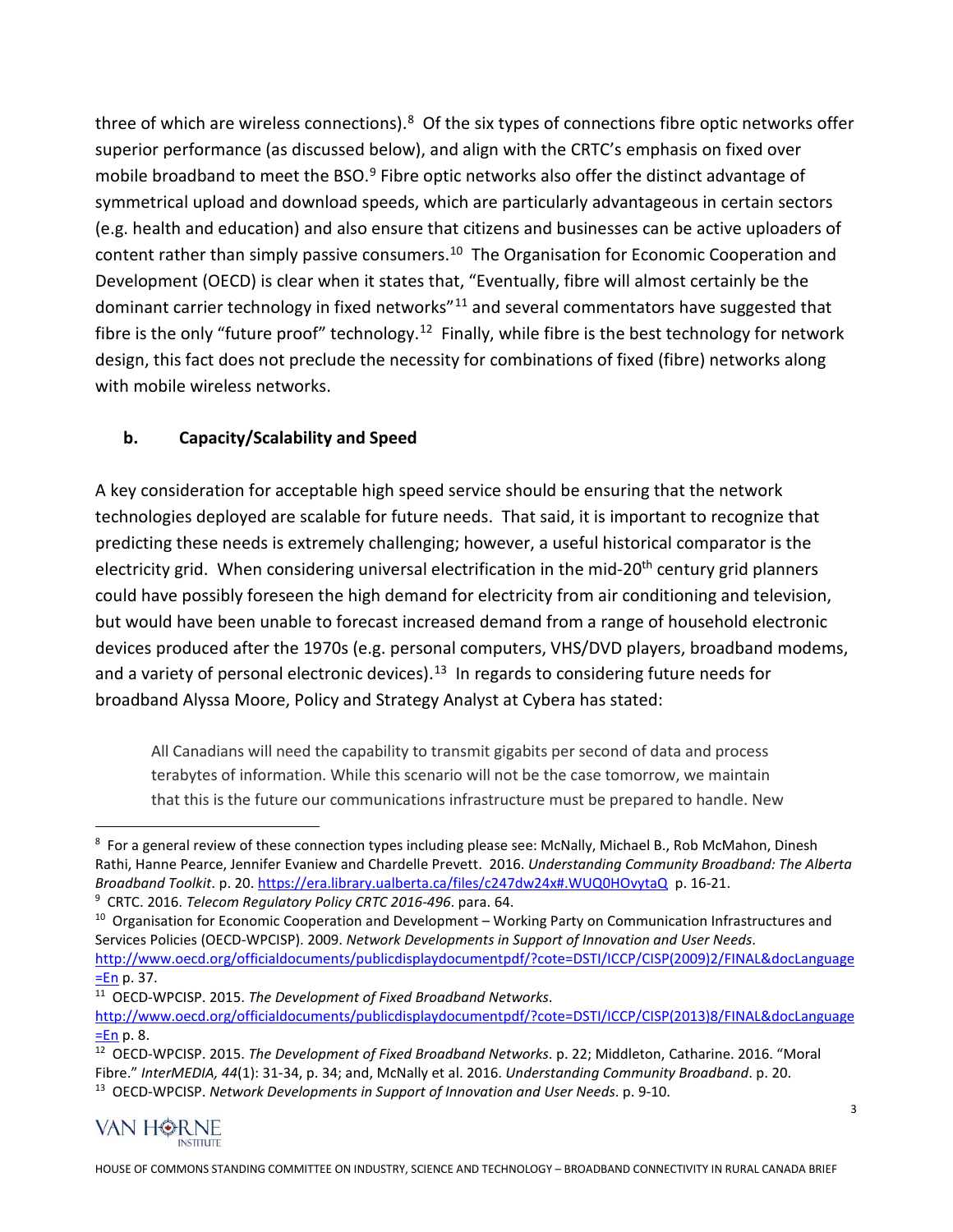infrastructure builds must anticipate and accommodate future needs. This means scalability, flexibility, and shareability of networks.<sup>14</sup>

While the CRTC's BSO decision does underscore the importance of developing scalable networks for future needs with speeds of up to 1 Gbps (1000 Mbps) it notes that this can be achieved through either fibre optic or coaxial cable (using the DOCSIS 3.1 standard).<sup>[15](#page-4-1)</sup> However, according to the International Telecommunications Union (ITU), by 2020 fibre networks (using the NG-PON3 standard) could be capable of download speeds in the 100-250 Gbps range,<sup>[16](#page-4-2)</sup> and researchers have already demonstrated speeds on fibre optic cables in excess of 100,000 Gbps.<sup>17</sup> The maximum download and upload speeds with full duplex DOCSIS 3.1 coaxial cable are 10 Gbps.<sup>[18](#page-4-4)</sup> With regards to mobile wireless speeds, the ITU has tentatively calculated the maximal download speed for the new 5G (IMT-2020) wireless standard as 20 Gbps (and only 10 Gbps for the maximum upload speed), though this can only be achieved under ideal conditions.<sup>[19](#page-4-5)</sup> In some cases performance could be closer to 100 Mbps.<sup>[20](#page-4-6)</sup> Furthermore, to support such wireless networks fibre optic transport networks would be necessary. Fibre also offers a distinct advantage in that fibre networks are built to operate for at least 25 years.<sup>[21](#page-4-7)</sup> While it should be noted that there are no end user needs for such speeds at this time, considering future potential demand from developments such as the Internet of Things, Wireless Sensor Networks, and Machine-to-Machine (M2M) Communication and the inherent unpredictability of future uses, fibre offers the greatest future proofing.

#### **c. Reliability and Redundancy**

Another key factor in ensuring rural and remote Canadians have acceptable high-speed service is ensuring reliability, and particularly redundancy. There have been several news stories over the past few years of severed cables that have resulted in swathes of the Canadian population without

<span id="page-4-7"></span><sup>21</sup> OECD-WPCISP. 2009. *Network Developments in Support of Innovation and User Needs*. p. 11.



<span id="page-4-0"></span> <sup>14</sup> Moore, Alyssa. As quoted in: CRTC. 2016. *Transcript, Hearing April 27, 2016 [Hearing for Telecom Notice of Consultation 2015-134]. 27 Apr. 2016.* http://www.crtc.gc.ca/eng/transcripts/2016/tt0427.htm ln. 18375.<br><sup>15</sup> CRTC. 2016. *Telecom Regulatory Policy CRTC 2016-496.* para. 79 and ft. 30.

<span id="page-4-2"></span><span id="page-4-1"></span><sup>16</sup> International Telecommunications Union – Broadband Commission (ITU-BC). 2016. *The State of Broadband: Broadband Catalyzing Sustainable Development*[. http://www.broadbandcommission.org/documents/reports/bb](http://www.broadbandcommission.org/documents/reports/bb-annualreport2016.pdf)[annualreport2016.pdf](http://www.broadbandcommission.org/documents/reports/bb-annualreport2016.pdf) p. 26.

<span id="page-4-3"></span><sup>17</sup> OECD-WPCISP. 2015. *The Development of Fixed Broadband Networks*. p. 8.

<span id="page-4-4"></span><sup>&</sup>lt;sup>18</sup> CableLabs. 2017. "Full Duplex DOCSIS 3.1."<http://www.cablelabs.com/full-duplex-docsis/>

<span id="page-4-5"></span><sup>19</sup> International Telecommunications Union – Radiocommunication Study Groups – Working Party 5D. 2017. *Minimum Requirements Related to Technical Performance for IMT-2020 Radio Interface(s)*. [https://www.itu.int/dms\\_pub/itu](https://www.itu.int/dms_pub/itu-r/md/15/sg05/c/R15-SG05-C-0040!!MSW-E.docx)[r/md/15/sg05/c/R15-SG05-C-0040!!MSW-E.docx](https://www.itu.int/dms_pub/itu-r/md/15/sg05/c/R15-SG05-C-0040!!MSW-E.docx) p. 3.

<span id="page-4-6"></span><sup>20</sup> International Telecommunications Union (ITU). 2015. IMT Vision – *Framework and Overall Objectives of the Future Development of IMT for 2020 and Beyond*. [https://www.itu.int/dms\\_pubrec/itu-r/rec/m/R-REC-M.2083-0-201509-](https://www.itu.int/dms_pubrec/itu-r/rec/m/R-REC-M.2083-0-201509-I!!PDF-E.pdf) [I!!PDF-E.pdf](https://www.itu.int/dms_pubrec/itu-r/rec/m/R-REC-M.2083-0-201509-I!!PDF-E.pdf) p. 14.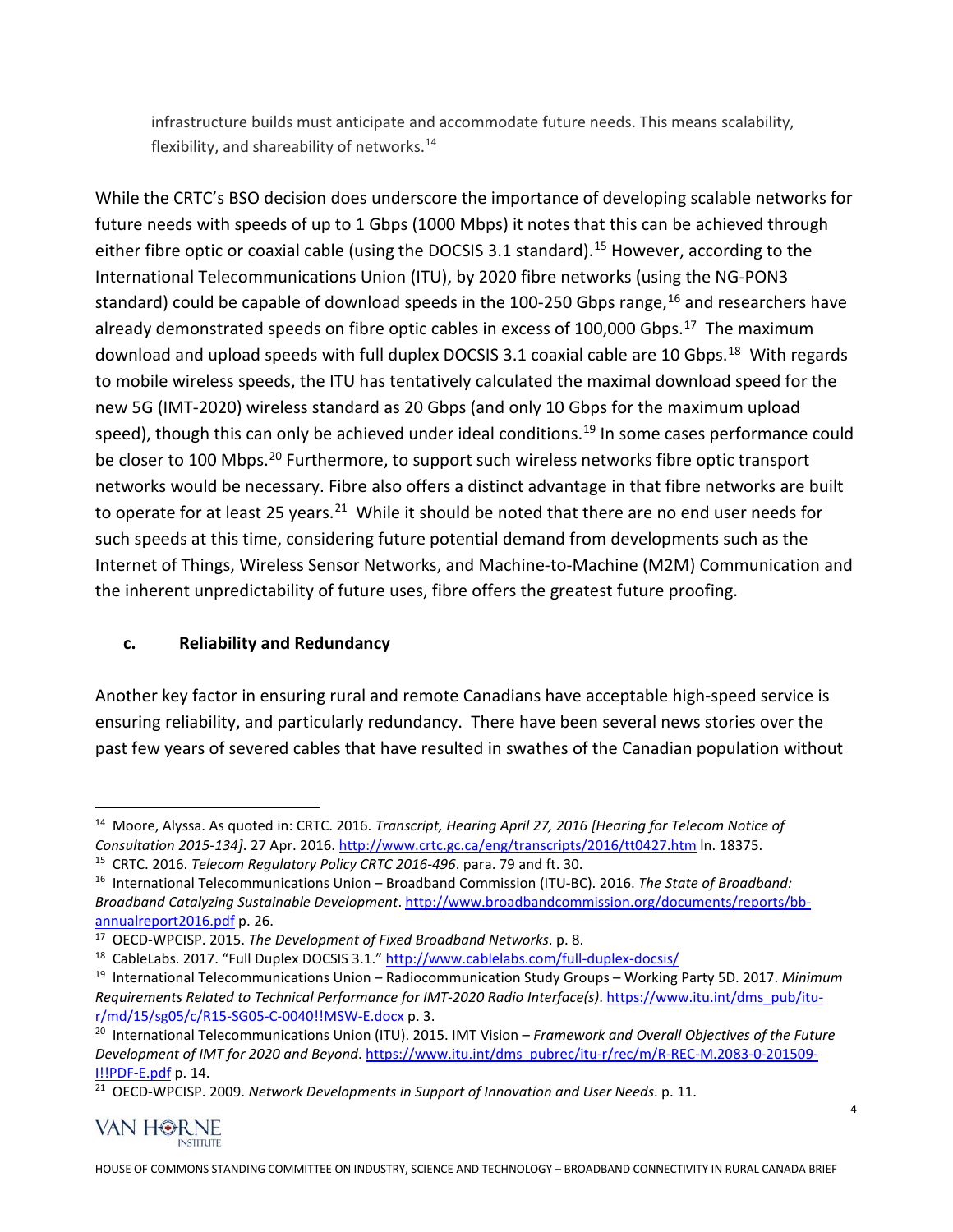access to internet.<sup>[22](#page-5-0)</sup> While cuts to fibre transport cables are a reality, the best mechanism to counter their effects is to ensure that networks included redundant loops, such that a single cut will not result in a loss of service. Redundancy is particularly important for institutional users of broadband such as the hospitals and schools. [23](#page-5-1)

When considering reliable high-speed service an important factor to consider is that having both fixed (specifically fibre) and mobile wireless networks in rural and remote regions can safeguard against service disruptions.

## **d. Affordability**

As indicated by the Canadian Telecommunications Policy Objectives, affordability is a key consideration in determining acceptable high-speed service. While the issue of affordability was discussed significantly in CRTC's BSO consultation, the Commission took no direct action in addressing affordability as part of its decision.<sup>24</sup> However, the Government of Canada has announced \$13.2 million over five years as part of the Affordable Access program to help internet service providers offer internet packages to low-income families.<sup>25</sup> Although these funds will assist low-income families, significant work will need to be done to ensure affordability for rural and remote Canadians.

It was noted by the CRTC, "Urban households generally paid lower Internet service prices and had a greater number of service providers to choose from than rural households."<sup>26</sup> In regards to determining an acceptable price for broadband internet service, the ITU notes that in developed countries the cost of fixed broadband packages averages 1.7% of average income. Statistics Canada

<span id="page-5-4"></span><span id="page-5-3"></span><sup>26</sup> CRTC. 2016. *Communications Monitoring Report 2016*. <http://www.crtc.gc.ca/eng/publications/reports/PolicyMonitoring/2016/cmr.pdf> p. 253.



<span id="page-5-0"></span> <sup>22</sup> CBC News. 2016. "Feds Apologize after Contractor Knocks out Internet in Yukon, Nunavut." *Canadian Broadcasting Corporation (CBC)*. 3 Aug. 2016[. http://www.cbc.ca/news/canada/north/federal-government-apologizes-yukon](http://www.cbc.ca/news/canada/north/federal-government-apologizes-yukon-internet-1.3706366)[internet-1.3706366;](http://www.cbc.ca/news/canada/north/federal-government-apologizes-yukon-internet-1.3706366) CBC News. 2016. "Cellphone, Internet Service Restored in North as Fibre Line Repaired." *CBC*. 16 Aug. 2016. [http://www.cbc.ca/news/canada/north/fibre-cut-edmonton-nwtel-1.3723220;](http://www.cbc.ca/news/canada/north/fibre-cut-edmonton-nwtel-1.3723220) CBC News. " MTS Internet, TV Outage in Winnipeg Caused by Cable Cut." *CBC*. 14 Aug. 2014[. http://www.cbc.ca/news/canada/manitoba/mts-internet](http://www.cbc.ca/news/canada/manitoba/mts-internet-tv-outage-in-winnipeg-caused-by-cable-cut-1.1369630)[tv-outage-in-winnipeg-caused-by-cable-cut-1.1369630;](http://www.cbc.ca/news/canada/manitoba/mts-internet-tv-outage-in-winnipeg-caused-by-cable-cut-1.1369630) CBC News. 2014. "Cellphone Service Restored in Yukon and Northern B.C." *CBC*. 19 Mar. 2014. [http://www.cbc.ca/beta/news/canada/north/cellphone-service-restored-in-yukon-](http://www.cbc.ca/beta/news/canada/north/cellphone-service-restored-in-yukon-and-northern-b-c-1.2579323)

<span id="page-5-1"></span>and-northern-b-c-1.2579323.<br><sup>23</sup> OECD-WPCISP. 2009. *Network Developments in Support of Innovation and User Needs*. p. 24; and, United States – Department of Education – Office of Educational Technology. 2014. *Future Ready Schools: Building Technology Infrastructure for Learning.* [https://tech.ed.gov/wp-content/uploads/2014/11/Future-Ready-Schools-Building-](https://tech.ed.gov/wp-content/uploads/2014/11/Future-Ready-Schools-Building-Technology-Infrastructure-for-Learning-.pdf)[Technology-Infrastructure-for-Learning-.pdf](https://tech.ed.gov/wp-content/uploads/2014/11/Future-Ready-Schools-Building-Technology-Infrastructure-for-Learning-.pdf) p. 27 and 32.

<span id="page-5-2"></span><sup>24</sup> CRTC. 2016. *Telecom Regulatory Policy CRTC 2016-496*. para. 204.

<sup>25</sup> Canada. 2017. *Building a Strong Middle Class [Budget 2017]*[. http://www.budget.gc.ca/2017/docs/plan/budget-2017](http://www.budget.gc.ca/2017/docs/plan/budget-2017-en.pdf) [en.pdf](http://www.budget.gc.ca/2017/docs/plan/budget-2017-en.pdf) p. 73.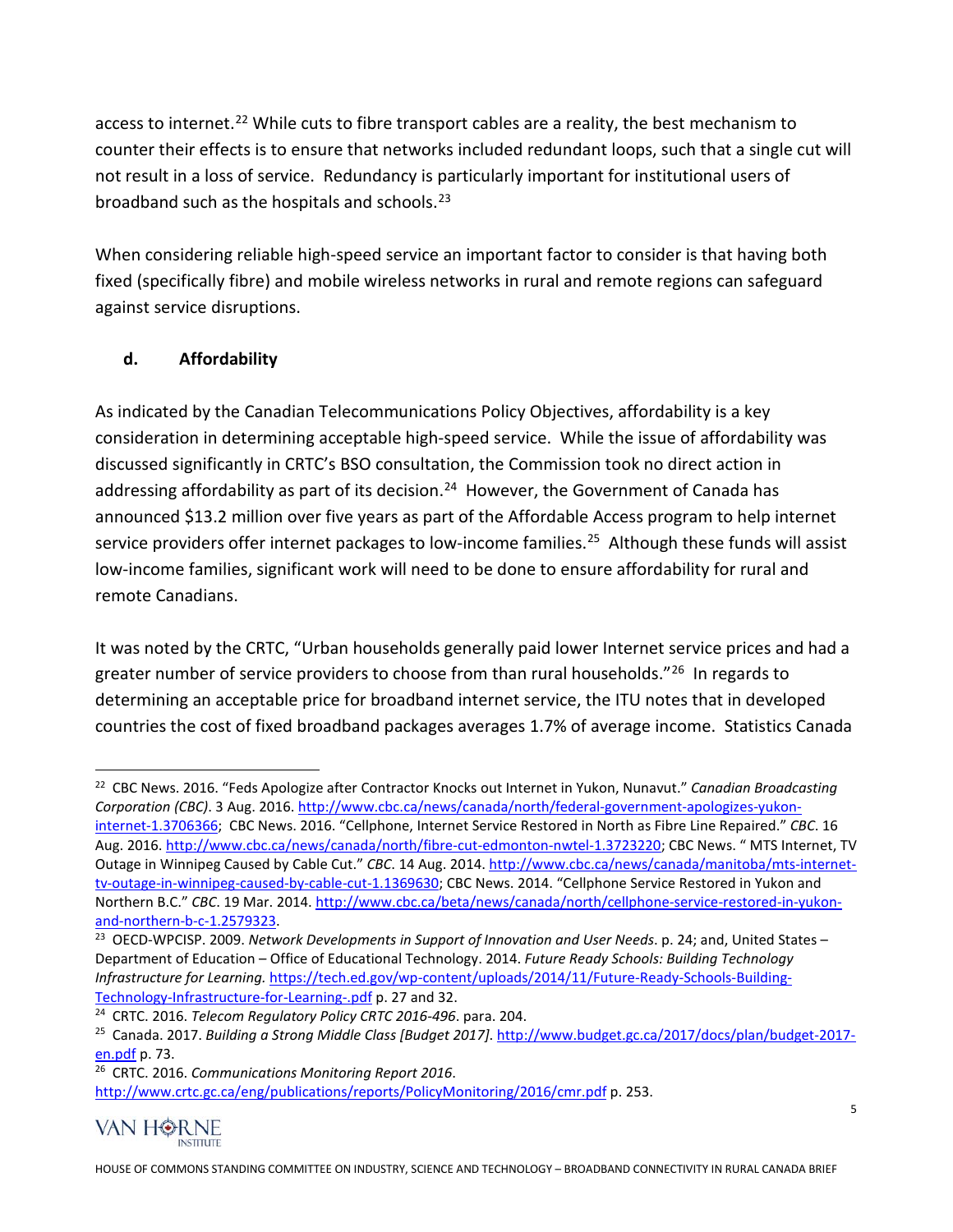reports average expenditure per household on communications (which includes broadband, but also other communication services (e.g. voice and mobile)) is \$2,187 in 2015.<sup>27</sup> With total average household expenditure equaling \$82,697,<sup>[28](#page-6-1)</sup> communications spending represents 2.64% of all spending. Furthermore, median household income in Canada is  $$80,940<sup>29</sup>$  $$80,940<sup>29</sup>$  $$80,940<sup>29</sup>$  which is relatively similar to average household expenditure.<sup>30</sup> Given the ITU global average, and Canadians current spending on communication services relative to other spending (with a note that this category includes more than broadband spending), one way to estimate what constitutes affordable internet would be to consider broadband internet service affordable when it makes up no more of 2% of income (or expenditure). A further advantage of using the 2% threshold for affordability is that it can take advantage of regional (as opposed to national) expenditure/income data. $31$ 

While the Canadian Telecommunication Policy Objectives provides some general guidance on what constitutes acceptable high-speed service, a closer examination demonstrates that acceptable service can best be met through fibre networks (which in turn can support mobile wireless networks). The following section comments on the cost challenges that will result from increasing fibre penetration.

## **II. Financial Challenges in Implementing High-Speed Service**

Implementing high-speed service for rural and remote Canadians via fibre optic and wireless networks will be costly. In 1994, Industry Canada estimated the cost of a universal fibre optic network to be as high as \$30 billion.<sup>32</sup> The CRTC in its BSO decision notes that "Closing the gap in broadband Internet access service availability in Canada is an enormous financial challenge, requiring billions of dollars..."<sup>[33](#page-6-6)</sup> The OECD estimates that capital costs for connecting homes to a fibre network exceed \$1000 USD per premises. $34$  While the costs are high, total direct public

<span id="page-6-7"></span><span id="page-6-6"></span><sup>34</sup> OECD-WPCISP. 2015. *The Development of Fixed Broadband Networks*. p. 5.



<span id="page-6-0"></span> <sup>27</sup> Statistics Canada. 2017. *Survey of Household Spending (SHS). CANSIM Table 203-0021*. <http://www5.statcan.gc.ca/cansim/a26?lang=eng&id=2030021>

<span id="page-6-1"></span><sup>28</sup> Statistics Canada. 2017. *Survey of Household Spending (SHS). CANSIM Table 203-0021*.

<span id="page-6-2"></span><sup>&</sup>lt;sup>29</sup> Statistics Canada. 2017. *Median Total income. CANSIM Table 111-009*. [http://www.statcan.gc.ca/tables](http://www.statcan.gc.ca/tables-tableaux/sum-som/l01/cst01/famil108a-eng.htm)[tableaux/sum-som/l01/cst01/famil108a-eng.htm](http://www.statcan.gc.ca/tables-tableaux/sum-som/l01/cst01/famil108a-eng.htm)

<span id="page-6-3"></span><sup>&</sup>lt;sup>30</sup> It is acknowledged that comparing average expenditure and median income is limited as the two measures are not different.

<span id="page-6-4"></span><sup>&</sup>lt;sup>31</sup> Ideally the 2% threshold could function on a personal/household level through changes to the Income Tax Act to afford individuals/households whose spending on basic broadband programs exceeds the threshold. However, doing so would require the establishment of a new tax expenditure and also a means for individuals to report their broadband spending and type of plan/subscription.

<span id="page-6-5"></span><sup>32</sup> Industry Canada – Spectrum, Information Technologies and Telecommunications Sector. 1994. *The Canadian Information Highway*. Ottawa: Minister of Supply and Services Canada). p. 21.

<sup>33</sup> CRTC. 2016. *Telecom Regulatory Policy CRTC 2016-496*. para. 128.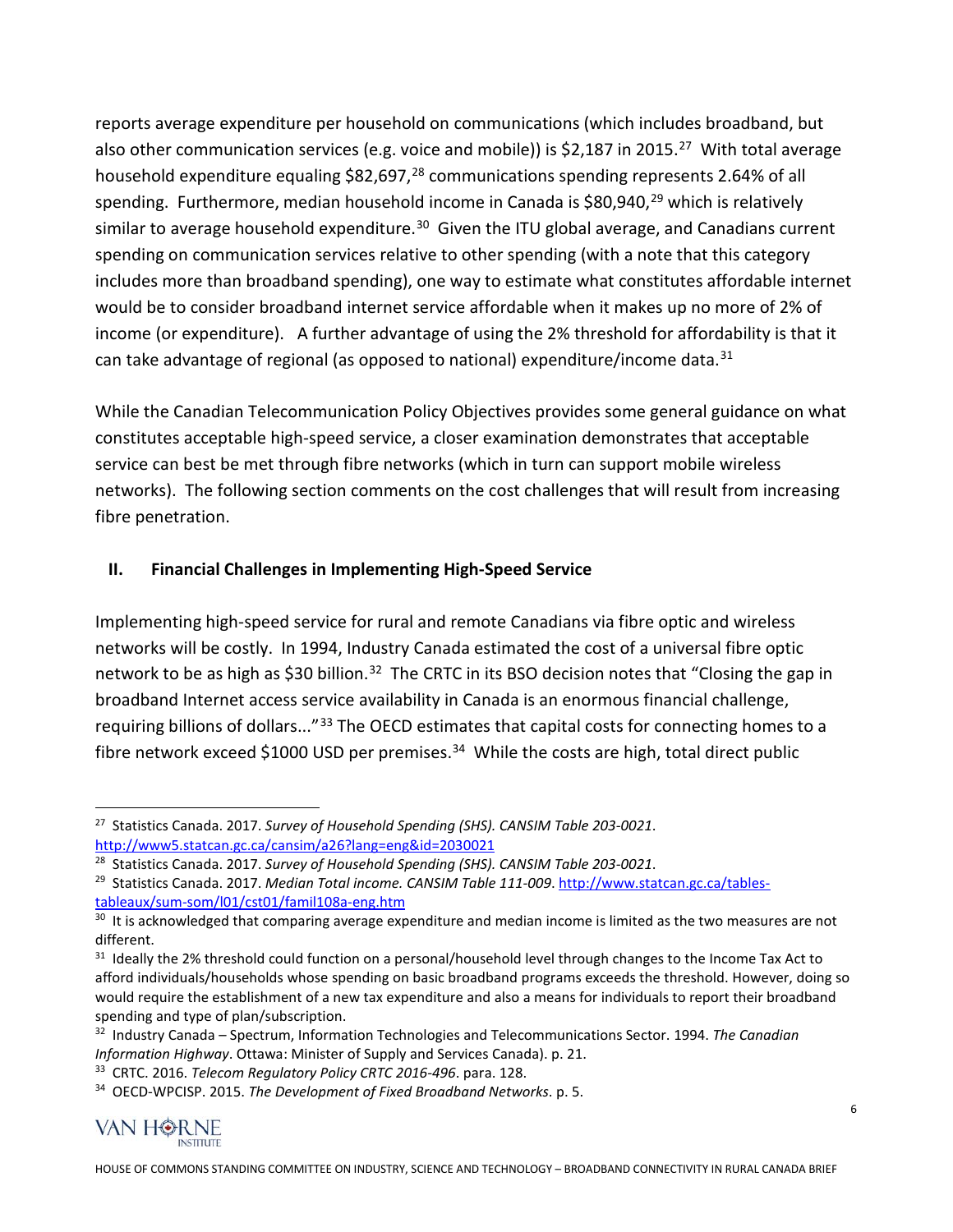investment in broadband by the Government of Canada from 1994-2016 has been modest totalling roughly \$2.5 billion.<sup>[35](#page-7-0)</sup>

Although fibre optic networks are expensive, they do generate significant returns (both economic and social) that justify the upfront investment. The OECD estimates that the construction of a national point-to-point fibre network will generate cost savings between 0.5% and 1.5% in the electrical, health, transportation and education sectors, which can justify the cost of building such a network.<sup>36</sup> It goes on to note that the initial investment in a fibre network will be amortised over a 8-10 year range, but the network will operate considerably longer.<sup>[37](#page-7-2)</sup> Fibre has also been shown to correlate with 1.1% higher employment rates in areas that are the least urbanized. $38$ 

Although the costs for fibre networks are high, direct government funding to cover the entire capital cost to construct such a network is not necessary if the proper regulatory and policy changes are put in place to empower communities and incent the private sector with an enabling regulatory framework and targeted public investment.

#### **III. Regulatory Changes to Encourage Rural High-Speed Service**

There are numerous regulatory and policy changes that can be considered in order to encourage rural high-speed service. Foremost, the objective should be to develop an enabling framework as part of a national broadband strategy, which allows governments (all levels) the private sector and community groups to develop broadband infrastructure in rural communities. Partnership between government, industry and other stakeholders coordinated through a national strategy is essential according to the ITU.<sup>[39](#page-7-4)</sup> However, it should also be noted that infrastructure development is only one piece of a comprehensive digital connectivity strategy that must also include efforts to ensure the availability of broadband and foster digital skills/literacy. An enabling framework is also a

<span id="page-7-4"></span><sup>39</sup> ITU. 2013. *Planning for Progress: Why National Broadband Plans Matter*. <http://www.broadbandcommission.org/documents/reportNBP2013.pdf> p. 49; ITU-BC. 2016. *The State of Broadband*. p. 32.



<span id="page-7-0"></span><sup>&</sup>lt;sup>35</sup> McNally, Michael B., Dinesh Rathi, Jennifer Evaniew, and Yang Wu. 2017. "Thematic Analysis of Eight Canadian Federal Broadband Programs from 1994 to 2016." *Journal of Information Policy, 7*: 38-85.

[http://www.jstor.org/stable/pdf/10.5325/jinfopoli.7.2017.0038.pdf,](http://www.jstor.org/stable/pdf/10.5325/jinfopoli.7.2017.0038.pdf) p. 48 and 53. Note this figure does include the \$500 million invested through Connect to Innovate, but does not include indirect funding through the CRTC's deferral accounts program or the newly announces (and still under-development) CRTC fund of \$750 million.<br><sup>36</sup> OECD-WPCISP. 2009. *Network Developments in Support of Innovation and User Needs*. p. 4.

<span id="page-7-1"></span>

<span id="page-7-2"></span><sup>37</sup> OECD-WPCISP. 2009. *Network Developments in Support of Innovation and User Needs*. p. 15.

<span id="page-7-3"></span><sup>38</sup> OECD-WPCISP. 2015. *Development of High Speed Networks and the Role of Municipal Networks.*  [http://www.oecd.org/officialdocuments/publicdisplaydocumentpdf/?cote=DSTI/ICCP/CISP%282015%291/FINAL&docLa](http://www.oecd.org/officialdocuments/publicdisplaydocumentpdf/?cote=DSTI/ICCP/CISP%282015%291/FINAL&docLanguage=En) [nguage=En](http://www.oecd.org/officialdocuments/publicdisplaydocumentpdf/?cote=DSTI/ICCP/CISP%282015%291/FINAL&docLanguage=En) p. 23.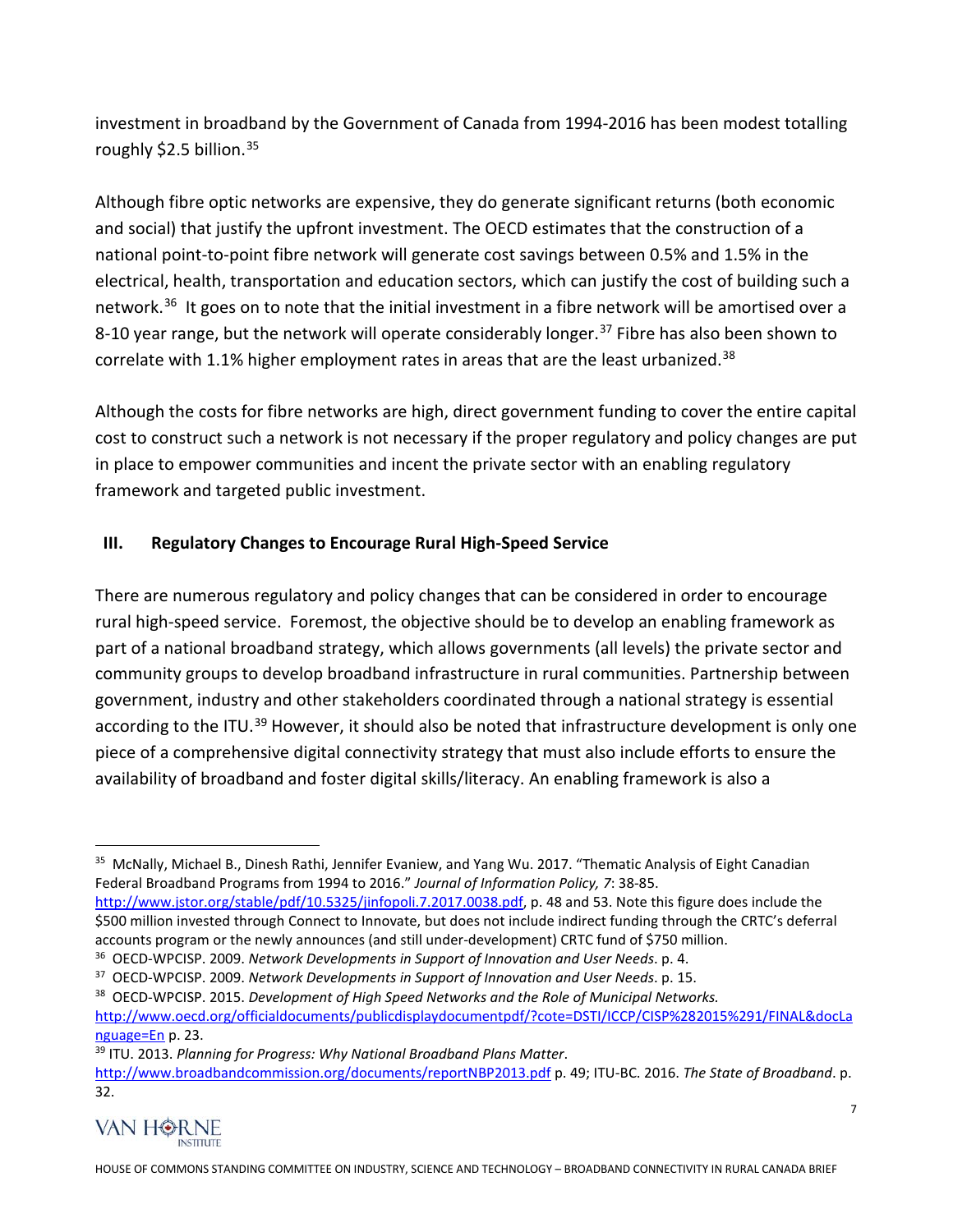recognition that "one size does not fit all" with respect to incenting rural high-speed service, <sup>[40](#page-8-0)</sup> and also reflects the need that a more active policy/regulatory approach is needed in Canada.<sup>[41](#page-8-1)</sup>

### **a. A Policy and Regulatory Obstacles**

In order to develop an enabling framework to encourage rural high-speed service there are two important policy considerations that must first be addressed. The first is the policy and regulatory bifurcation that characterizes Canadian broadband. Broadband policy is primarily set by Innovation, Science and Economic Development (ISED), with the CRTC responsible for regulation. However, with respect to wireless, much of the regulation (specifically of radio-spectrum) is the responsibility of ISED. One mechanism to streamline Canadian policy and regulation with respect to broadband would be to transfer the licensing of spectrum from ISED to the CRTC and create a clearer distinction between policymaker (ISED) and regulator (CRTC) as recommended by the OECD.<sup>[42](#page-8-2)</sup>

A second major policy change that should be considered is the removal of the 2006 Policy Direction from the Governor in Council (the Federal Cabinet) to the CRTC.<sup>[43](#page-8-3)</sup> The Policy Direction, which compels the CRTC to rely on market forces to the maximum extent possible. The existing Canadian Telecommunications Policy Objectives already aim to foster increased reliance on market forces.<sup>[44](#page-8-4)</sup> The Policy Direction's accentuation on market forces inhibits the CRTC's ability to properly decide the balance between regulation and market forces. The emphasis on market forces is particularly disadvantageous for rural and remote communities where market forces may be nascent at best or completely non-existent.<sup>[45](#page-8-5)</sup> There have been repeated calls for the elimination of the Policy Direction and critiques of the bias on market forces in Canadian telecom policy. [46](#page-8-6) Eliminating the Policy Direction would not undermine the Canadian Telecommunications Policy Objectives, as the

<span id="page-8-2"></span><sup>42</sup> OECD. 2002. *Regulatory Reform in Canada: From Transition to New Regulation Challenges.*  <http://www.oecd.org/regreform/1960562.pdf> p. 12.

<span id="page-8-6"></span><sup>&</sup>lt;sup>46</sup> Van Gorp and Middleton. 2010. "The Impact of Facilities and Service-Based Competition on Internet Services Provision in the Canadian Broadband Market." p. 226; McNally and. Trosow. 2013. "The New Telecommunications Sector Foreign Investment Regime and Rural Broadband." p. 38; McNally et al. 2017. "Thematic Analysis of Eight Canadian Federal Broadband Programs from 1994 to 2016." p. 64-65.



<span id="page-8-0"></span> <sup>40</sup> OECD-WPCISP. 2015. *Development of High Speed Networks and the Role of Municipal Networks.* p. 27.

<span id="page-8-1"></span> $41$  Van Gorp, Annemijn F., and Catherine A. Middleton. 2010. "The Impact of Facilities and Service-Based Competition on Internet Services Provision in the Canadian Broadband Market." *Telematics and Informatics, 27*: 217-230. p. 226.

<span id="page-8-3"></span><sup>43</sup> Canada. 2006. *Order Issuing a Direction to the CRTC on Implementing the Canadian Telecommunications Policy Objectives.* SOR/2006-355[. http://laws-lois.justice.gc.ca/PDF/SOR-2006-355.pdf](http://laws-lois.justice.gc.ca/PDF/SOR-2006-355.pdf)

<span id="page-8-4"></span><sup>44</sup> Telecommunications Act, (S.C. 1993, c. 38) s. 7(f).

<span id="page-8-5"></span><sup>45</sup> McNally, Michael B., and Samuel E. Trosow. 2013. "The New Telecommunications Sector Foreign Investment Regime and Rural Broadband." *Journal of Rural and Community Development, 8*(2): 23-43, p. 38; and Rajabuin, Reza and Catherine A. Middleton. 2013. "Multilevel Governance and Broadband Infrastructure Development: Evidence from Canada." Telecommunications Policy, 73: 702-714. p. 710, 711 and 712.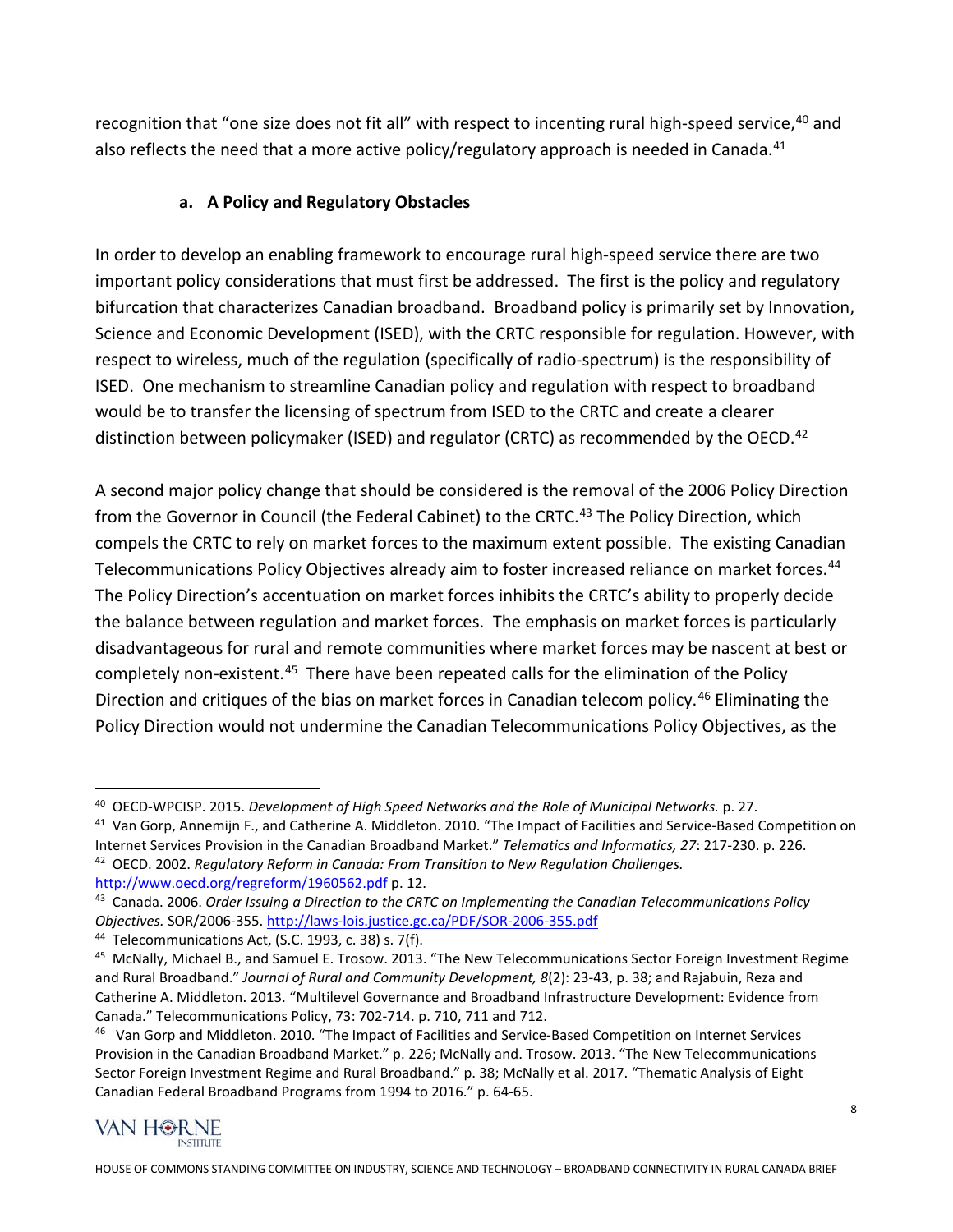Commission would still be bound by these, but such an approach would broaden the scope of potential regulatory involvement the CRTC could engage in.

## **b. Macro-level Policy Considerations**

While correcting the problem of regulatory fragmentation and removal of the Policy Direction are first steps in developing an enabling regulatory framework, there are several macro-level policy considerations that could be introduced to further encourage rural high-speed service. One of the most significant policy moves would be to implement some sort of either structural or functional separation into the Canadian broadband ecosystems, thereby separating the ownership and operation of broadband networks from the delivery of services over those networks; however, despite foreign jurisdictions' successes with this approach, it would create a significant regulatory burden to now implement on the Canadian telecom sector.<sup>[47](#page-9-0)</sup>

A more reasonable approach would be to strengthen infrastructure sharing and emphasize to a greater degree services based competition rather than facilities based competition. Infrastructure sharing mechanisms are seen as a proven means for increasing connectivity<sup>[48](#page-9-1)</sup> and supported as a primary recommendation by the ITU.<sup>[49](#page-9-2)</sup> Empirical literature on whether services versus facilities based competition is superior is mixed.<sup>[50](#page-9-3)</sup> However, according to the World Bank, infrastructure sharing is particularly effective in rural areas.<sup>[51](#page-9-4)</sup> In rural areas there are weak market forces and insufficient incentives for multiple companies to invest in infrastructure,  $52$  thus undermining facilities based competition as a viable policy approach. Although a degree of infrastructure sharing/services based competition is already present in Canada (in particular through the CRTC's

<span id="page-9-5"></span>of Policy Approaches." *Journal of Rural and Community Development, 8*(2): 77-22, p. 9 and 18-19; and, Rajabuin and Middleton. 2013. "Multilevel Governance and Broadband Infrastructure Development." p. 710, 711 and 712.



<span id="page-9-0"></span> <sup>47</sup> Middleton, Catherine. 2011. "Structural and Functional Separation in Broadband Networks." In *The Internet Tree: The State of Telecom Policy in Canada 3.0*. Marita Moll and Leslie Regan Shade (Eds.). p. 61-72. Ottawa: Canadian Centre for Policy Alternatives. p. 68.

<span id="page-9-1"></span><sup>48</sup> Nokia. 2016. *Government Broadband Plan: 5 Key Policy Measures that Proved to Make a Difference*. <https://resources.ext.nokia.com/asset/193176> p. 17.

<span id="page-9-2"></span><sup>49</sup> ITU-BC. 2014. *The State of Broadband 2014: Broadband for All*.

<http://www.broadbandcommission.org/documents/reports/bb-annualreport2014.pdf> p. 80.

<span id="page-9-3"></span><sup>50</sup> Rajabuin, Reza and Catherine A. Middleton. 2013. "Multilevel Governance and Broadband Infrastructure Development: Evidence from Canada." *Telecommunications Policy*, 73: 702-714. p. 704-705; 50 and, Van Gorp and Middleton. 2010. "The Impact of Facilities and Service-Based Competition on Internet Services Provision in the Canadian Broadband Market." p. 219-220.

<span id="page-9-4"></span><sup>51</sup> Kelly, Tim and Carlo Maria Rossotto. 2012. *Broadband Strategies Handbook*. Washington, DC: World Bank. [https://openknowledge.worldbank.org/bitstream/handle/10986/6009/676200PUB0EPI0067882B09780821389454.pdf?](https://openknowledge.worldbank.org/bitstream/handle/10986/6009/676200PUB0EPI0067882B09780821389454.pdf?sequence=1&isAllowed=y) sequence=1&isAllowed=y [p](https://openknowledge.worldbank.org/bitstream/handle/10986/6009/676200PUB0EPI0067882B09780821389454.pdf?sequence=1&isAllowed=y). 57.<br><sup>52</sup> Rajabiun, Reza and Catherine Middleton. 2013. "Rural Broadband Development in Canada's Provinces: An Overview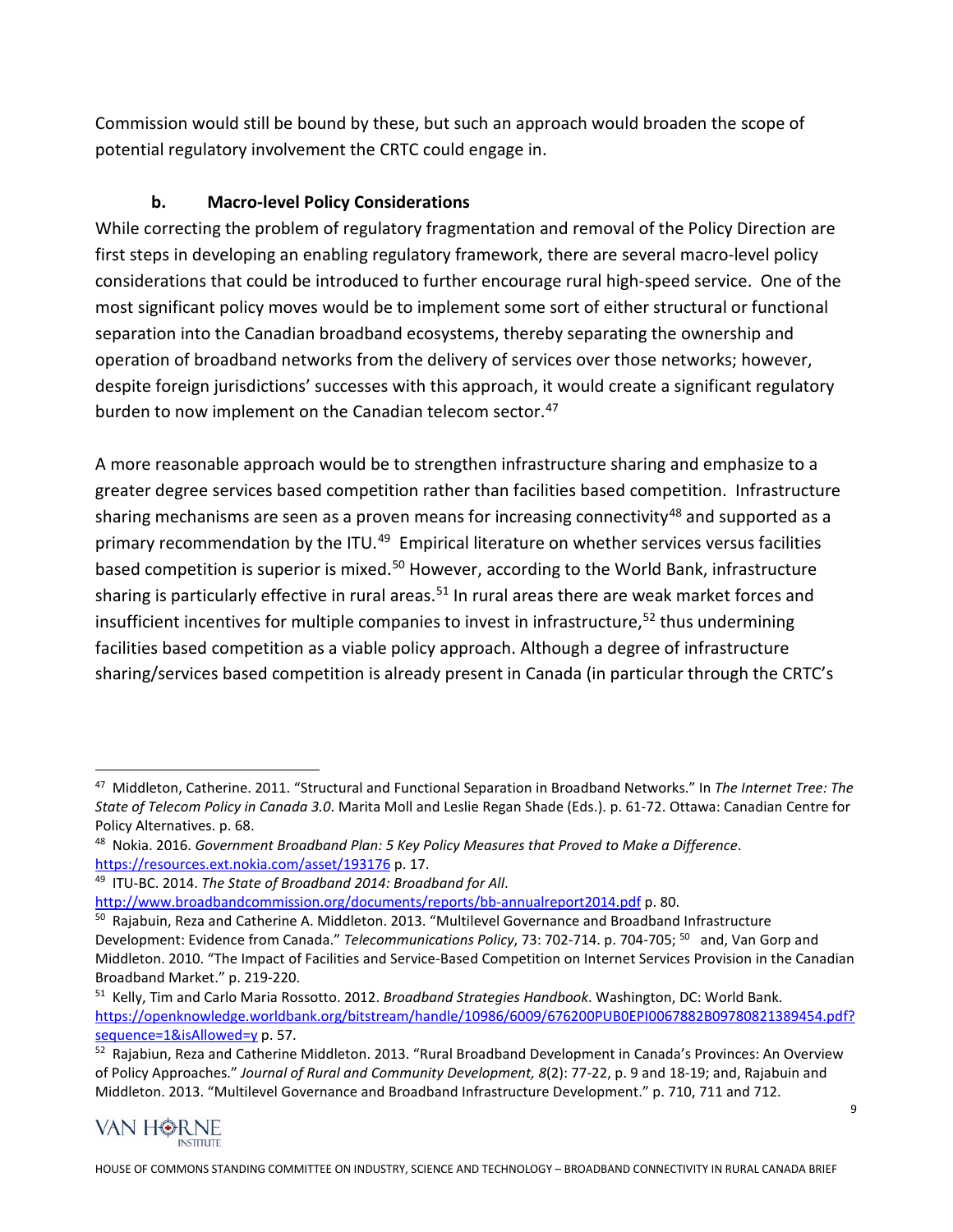decision on wholesale wireline services<sup>[53](#page-10-0)</sup> and ISED guidelines on infrastructure sharing<sup>54</sup>), a more concerted emphasis can be placed on infrastructure sharing and services based competition in rural and remote communities.

Another macro-level policy consideration is the removal of foreign investment restrictions on the telecom sector. Removal of foreign investment restrictions was proposed by the Telecommunications Policy Review Panel in 2006<sup>[55](#page-10-2)</sup> and in the Competition Policy Review Panel (the Wilson Panel) in 2008.<sup>[56](#page-10-3)</sup> In 2012 the Government of Canada partially, though not fully, liberalized some aspects of the foreign investment restrictions in Canada's telecommunications sector.<sup>[57](#page-10-4)</sup> The issue of foreign investment restrictions has again surfaced as a key issue in upcoming renegotiations of the North American Free Trade Agreement (NAFTA).<sup>58</sup> While increased foreign capital may spur competition in the telecom sector in urban Canada, there is limited empirical evidence that foreign investment will benefit rural Canadians. Specifically, one study looking at mobile wireless broadband found that changes to foreign investment restrictions were unlikely to benefit rural Canadians.[59](#page-10-6) Thus changes to the foreign investment regime, while potentially beneficial for the overall telecom sector, should not be viewed as a key means of encouraging rural high-speed service.

10



<span id="page-10-0"></span> <sup>53</sup> CRTC. 2015. *Telecom Regulatory Policy CRTC 2015-326*. http://www.crtc.gc.ca/eng/archive/2015/2015-326.htm <sup>54</sup> Industry Canada. 2013. *Revised Frameworks for Mandatory Roaming and Antenna Tower and Site Sharing*.

<span id="page-10-1"></span>[https://www.ic.gc.ca/eic/site/smt-gst.nsf/vwapj/Revised-Frameworks\\_EN.pdf/\\$file/Revised-Frameworks\\_EN.pdf;](https://www.ic.gc.ca/eic/site/smt-gst.nsf/vwapj/Revised-Frameworks_EN.pdf/$file/Revised-Frameworks_EN.pdf) and, Industry Canada. 2014. *Radiocommunication and Broadcasting Antenna Systems*. CPC-2-0-03.

<span id="page-10-2"></span>

https://www.ic.gc.ca/eic/site/smt-gst.nsf/vwapj/cpc-2-0-03-i5.pdf/\$file/cpc-2-0-03-i5.pdf<br><sup>55</sup> Canada – Telecommunications Policy Review Panel. 2006. *Telecommunications Policy Review Panel: Final Report 2006*. [https://www.ic.gc.ca/eic/site/smt-gst.nsf/vwapj/tprp-final-report-2006.pdf/\\$FILE/tprp-final-report-2006.pdf](https://www.ic.gc.ca/eic/site/smt-gst.nsf/vwapj/tprp-final-report-2006.pdf/$FILE/tprp-final-report-2006.pdf) p. 11-24 to 11-26.

<span id="page-10-3"></span><sup>56</sup> Canada – Competition Policy Review Panel. 2008. *Compete to Win: Final Report – June 2008.*

[https://www.ic.gc.ca/eic/site/cprp-gepmc.nsf/vwapj/Compete\\_to\\_Win.pdf/\\$FILE/Compete\\_to\\_Win.pdf](https://www.ic.gc.ca/eic/site/cprp-gepmc.nsf/vwapj/Compete_to_Win.pdf/$FILE/Compete_to_Win.pdf) p. 49. Note the House of Commons Industry Committee also studied foreign investment restrictions in the telecommunications sector in 2010; however, its recommendations were more limited than those adopted by the two expert panels (Canada – House of Commons – Standing Committee on Industry, Science and Technology. 2010. *Canada's Foreign Ownership Rules and Regulations in the Telecommunications Sector*. 40th Parl. 3rd. Sess.

<span id="page-10-4"></span><http://www.ourcommons.ca/Content/Committee/403/INDU/Reports/RP4618793/indurp05/indurp05-e.pdf> p. 45). <sup>57</sup> Statutes of Canada 2012: Chapter 19 [Bill C-38]. 41<sup>st</sup> Parl. 1<sup>st</sup> Sess.

<span id="page-10-5"></span>[http://www.parl.ca/Content/Bills/411/Government/C-38/C-38\\_4/C-38\\_4.PDF](http://www.parl.ca/Content/Bills/411/Government/C-38/C-38_4/C-38_4.PDF) cl. 595-601. <sup>58</sup> United States Trade Representatives. 2017 Summary of Objectives for the NAFTA Renegotiation.

<https://ustr.gov/sites/default/files/files/Press/Releases/NAFTAObjectives.pdf> p. 8.

<span id="page-10-6"></span><sup>59</sup> McNally and Trosow. 2013. "The New Telecommunications Sector Foreign Investment Regime and Rural Broadband." p. 36. Note Rajabiun and Middlteon also suggest that changes to the foreign investment regime will not result in rural broadband investments (Rajabiun and Middleton. 2013. "Rural Broadband Development in Canada's Provinces." p. 11.)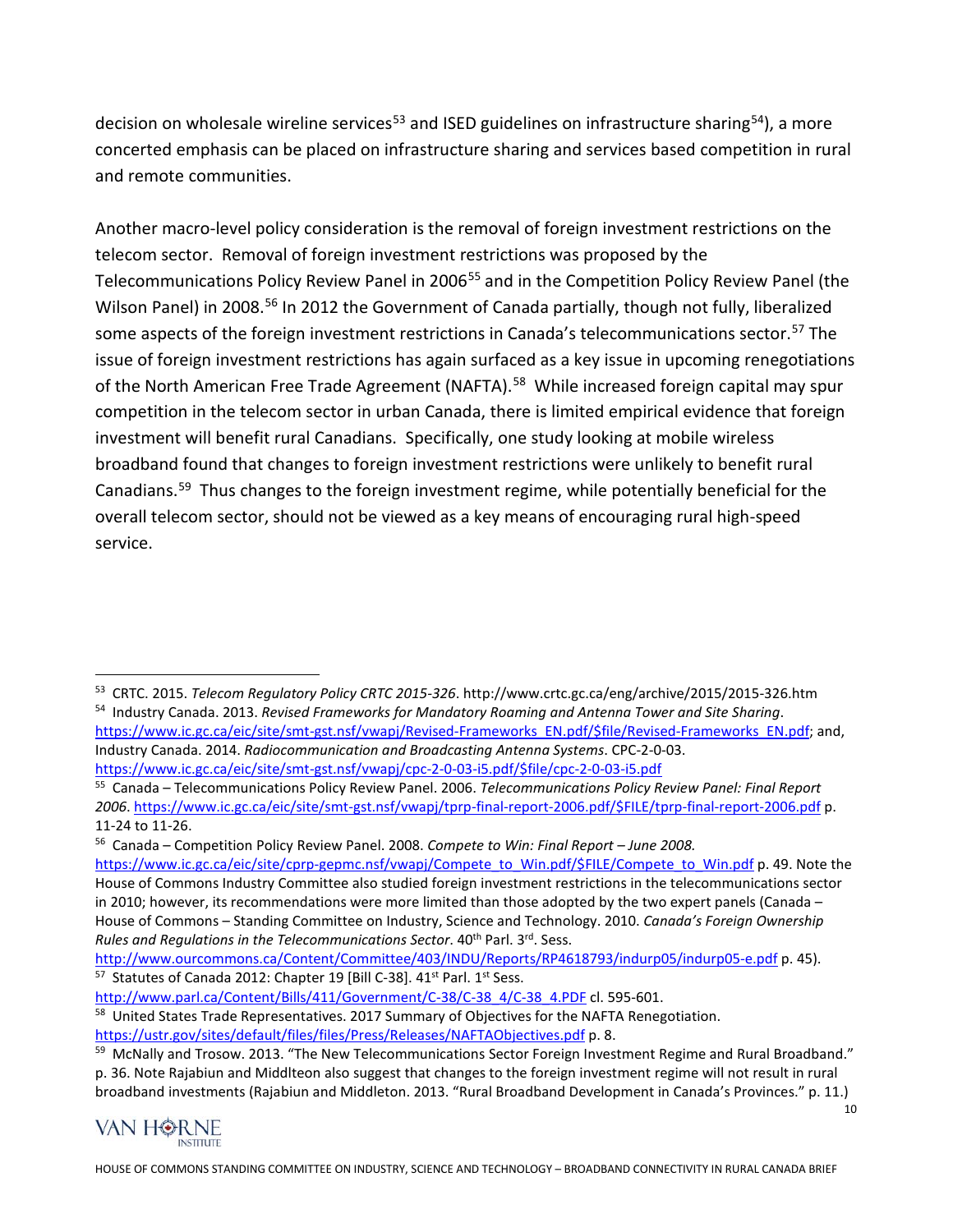#### **c. Mobile Wireless Considerations**

While fibre networks should be prioritized, there are several specific policy and regulatory measures that can help ensure mobile wireless broadband in rural Canada. Spectrum license deployment requirements can be increased to ensure that spectrum licensees are obligated to serve greater proportions of the population living in the spectrum tiers (i.e. geographic areas) for which they have obtained licenses.<sup>60</sup> ISED should conduct a review and consider expansion of Radio System Policy  $019^{61}$  $019^{61}$  $019^{61}$  – a 'use it or lose it' type policy – that it committed to in 2012,  $^{62}$  $^{62}$  $^{62}$  and has still not acted on. Another mechanism which enhances rural broadband is mandating that new wireless towers are connected by fibre. While microwave backhaul is cheaper in the short term, mandating fibre fed towers ensures greater deployment of fibre transport infrastructure and ensures long term capacity for towers.<sup>[63](#page-11-3)</sup>

## **d. Importance of Demand Side Policies**

Although many of the policy and regulatory options for encouraging rural high-speed services are infrastructure based (also known as supply side), it is equally important to consider demand-side policies. Even if individuals have the infrastructure to access they must have the motivation to become connected.<sup>[64](#page-11-4)</sup> Some key elements of demand side policies include greater study and understanding of digital literacy along with programs aimed to encourage digital literacy.<sup>65</sup> Digital literacy remains a significant barrier for many Canadians in using the internet.<sup>[66](#page-11-6)</sup>

There is also a need for greater data about broadband uptake and use in Canada. In enhancing rural high-speed services there should be an emphasis on not only increasing availability and penetration, but also collecting information on how people use broadband. In this regard reinstating the Canadian Internet Use Survey from Statistics Canada, last undertaken in 2012, would be part of an

<span id="page-11-6"></span>[http://madgic.library.carleton.ca/deposit/govt/ca\\_fed/crtc\\_letstalkbroadband\\_2016.pdf](http://madgic.library.carleton.ca/deposit/govt/ca_fed/crtc_letstalkbroadband_2016.pdf) p. 33.



<span id="page-11-0"></span><sup>&</sup>lt;sup>60</sup> McNally and Trosow. 2013. "The New Telecommunications Sector Foreign Investment Regime and Rural Broadband." p. 36.

<span id="page-11-1"></span><sup>61</sup> Industry Canada. 1998. *Policy for the Provision of Cellular Services by New Parties*. RP-019.

[https://www.ic.gc.ca/eic/site/smt-gst.nsf/vwapj/rp019.pdf/\\$FILE/rp019.pdf](https://www.ic.gc.ca/eic/site/smt-gst.nsf/vwapj/rp019.pdf/$FILE/rp019.pdf)

<span id="page-11-2"></span><sup>62</sup> Industry Canada. 2012. *Policy and Technical Framework: Mobile Broadband Services (MBS) – 700 MHz Band and Broadband Radio Service (BRS) – 2500 MHz Band*. SMSE-002-12. [https://www.ic.gc.ca/eic/site/smt](https://www.ic.gc.ca/eic/site/smt-gst.nsf/vwapj/700MHz-e.pdf/$file/700MHz-e.pdf)[gst.nsf/vwapj/700MHz-e.pdf/\\$file/700MHz-e.pdf](https://www.ic.gc.ca/eic/site/smt-gst.nsf/vwapj/700MHz-e.pdf/$file/700MHz-e.pdf) p. 32.<br><sup>63</sup> McNally et al. 2016. *Understanding Community Broadband.* p. 36.

<span id="page-11-3"></span>

<span id="page-11-4"></span><sup>&</sup>lt;sup>64</sup> van Dijk, Jan A. G. M. 2013."A Theory of the Digital Divide." In The Digital Divide: The Internet and Social Inequality in International Perspective. Massimo Ragnedda and Glenn W. Muschert (Eds.). p. 29-51. London: Routledge. p. 35.<br><sup>65</sup> Kelly and Rossotto. 2012. *Broadband Strategies Handbook.* p. 48.<br><sup>66</sup> Ekos Research Associates. 2016. Let'

<span id="page-11-5"></span>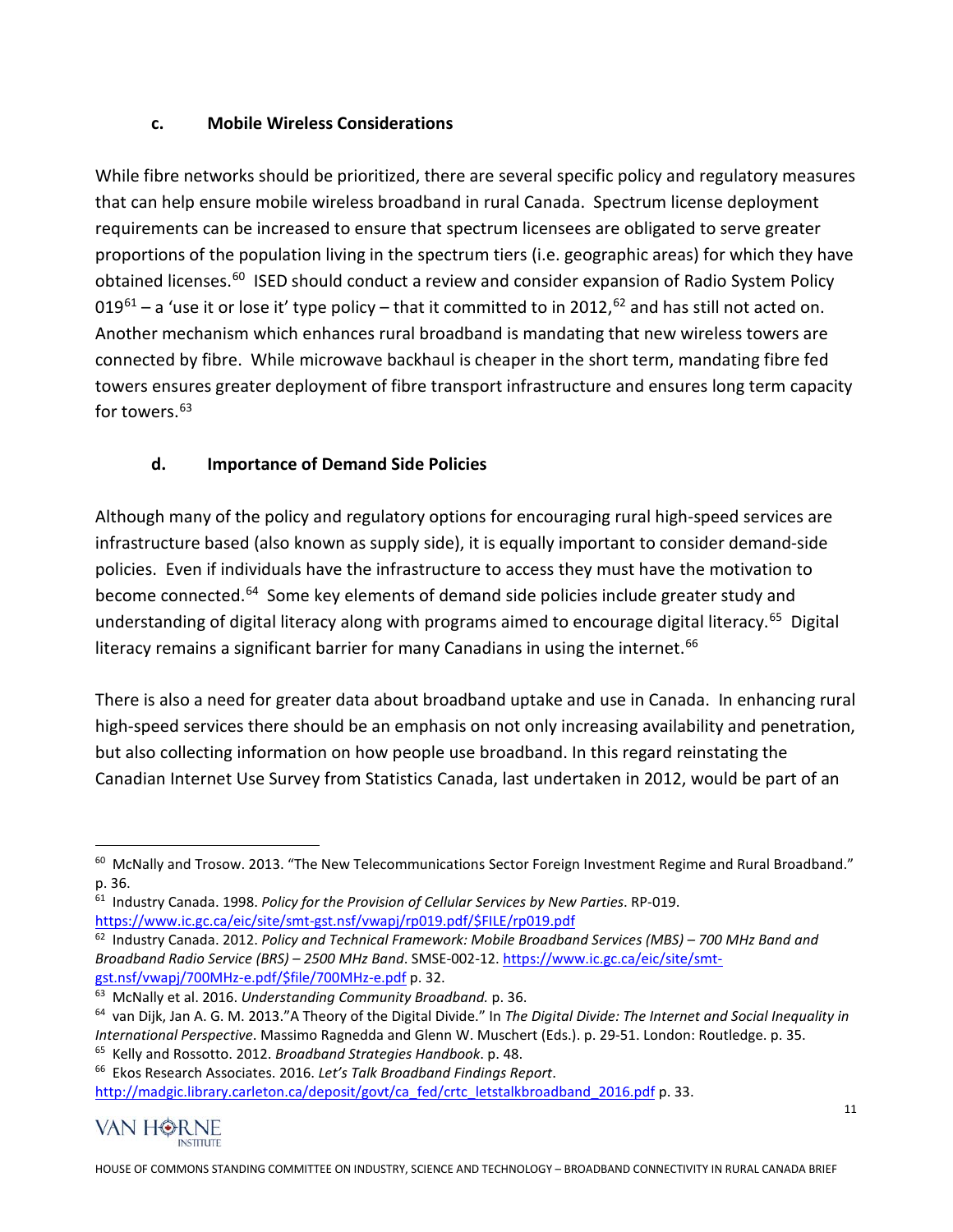effective enabling framework.<sup>[67](#page-12-0)</sup> Consideration of barriers such as digital literacy, affordability (discussed above) and increased data collection on internet use are all keys aspects of increasing and enhancing rural high-speed connectivity.

# **e. Creating Community Capacity**

Another key part of an enabling framework is having policy mechanisms that can reduce costs of fibre deployments, which can be implemented by lower level governments.<sup>68</sup> A key means of reducing the cost of future broadband deployments is to have "dig once" policies that require the construction of fibre-optic conduit as part of any public works project. A national "dig once" strategy that coordinates with both provincial/territorial and municipal governments could significantly reduce costs for future fibre deployments (particularly when coupled with infrastructure sharing provisions). "Dig once" policies and related policies requiring multi-tenant units to have duct work for easy broadband installation have many proponents. [69](#page-12-2) There are also existing examples of such legislation. The European Union has existing legislation aimed at promoting "the dig once" approach and mini-ducts for multi-tenant buildings.<sup>[70](#page-12-3)</sup>

The most important element of an enabling framework is to empower rural and remote communities to advance discussions of broadband connectivity (and the potential solutions) at the local level. Strengthening local capacity for discussion and decision making around broadband is key as the most effective solutions are those rooted in local needs and requirements.<sup>[71](#page-12-4)</sup>

In Alberta, there has been significant discussion of broadband through the twice-yearly Digital Futures symposiums organized by the Van Horne Institute. Spilling over from these conferences has been the creation of *Understanding Community Broadband: The Alberta Broadband Toolkit[72](#page-12-5)* funded by the Government of Alberta's Ministry of Economic Development and Trade. The

<span id="page-12-1"></span>68 ITU-BC. 2014. *The State of Broadband 2014.* p. 80; and, Nokia. 2016. *Government Broadband Plan.* p. 11.

<span id="page-12-2"></span><sup>69</sup> Next Century Cities. 2015. *Connecting 21st Century Communities: A Policy Agenda for Broadband Stakeholders*. [http://nextcenturycities.org/wp-content/uploads/NCCPolicyAgenda\\_Web.pdf](http://nextcenturycities.org/wp-content/uploads/NCCPolicyAgenda_Web.pdf) p. 4-5; New York State – Broadband Program Office. New York State Broadband Strategy Development Toolkit. [https://nysbroadband.ny.gov/sites/default/files/documents/ToolkitFINAL\\_6-4-14.pdf](https://nysbroadband.ny.gov/sites/default/files/documents/ToolkitFINAL_6-4-14.pdf) p. 15; and, McNally et al. 2016.

<span id="page-12-5"></span><sup>72</sup> McNally et al. 2017. *Understanding Community Broadband*.



<span id="page-12-0"></span> <sup>67</sup> McNally et al. 2017. "Thematic Analysis of Eight Canadian Federal Broadband Programs from 1994 to 2016." p. 77.

*Understanding Community Broadband.* p. 35.<br><sup>70</sup> Directive 2014/61/EU of the European Parliament and of the Council. 2014. *Official Journal of the European Union*,

<span id="page-12-3"></span>*L155*: 1-14[. http://eur-lex.europa.eu/legal-content/EN/TXT/PDF/?uri=CELEX:32014L0061&from=en](http://eur-lex.europa.eu/legal-content/EN/TXT/PDF/?uri=CELEX:32014L0061&from=en)

<span id="page-12-4"></span><sup>71</sup> OECD-WPCISP. 2015. *Development of High Speed Networks and the Role of Municipal Networks.* p. 26; and, McMahon, Rob, Susan O'Donnell, Richard Smith, Brian Walmark, and Brian Beaton. 2011. "Digital Divides and the 'First Mile': Framing First Nations Broadband Development in Canada." *The International Indigenous Policy Journal, 2*(2): 1-15, p. 8.